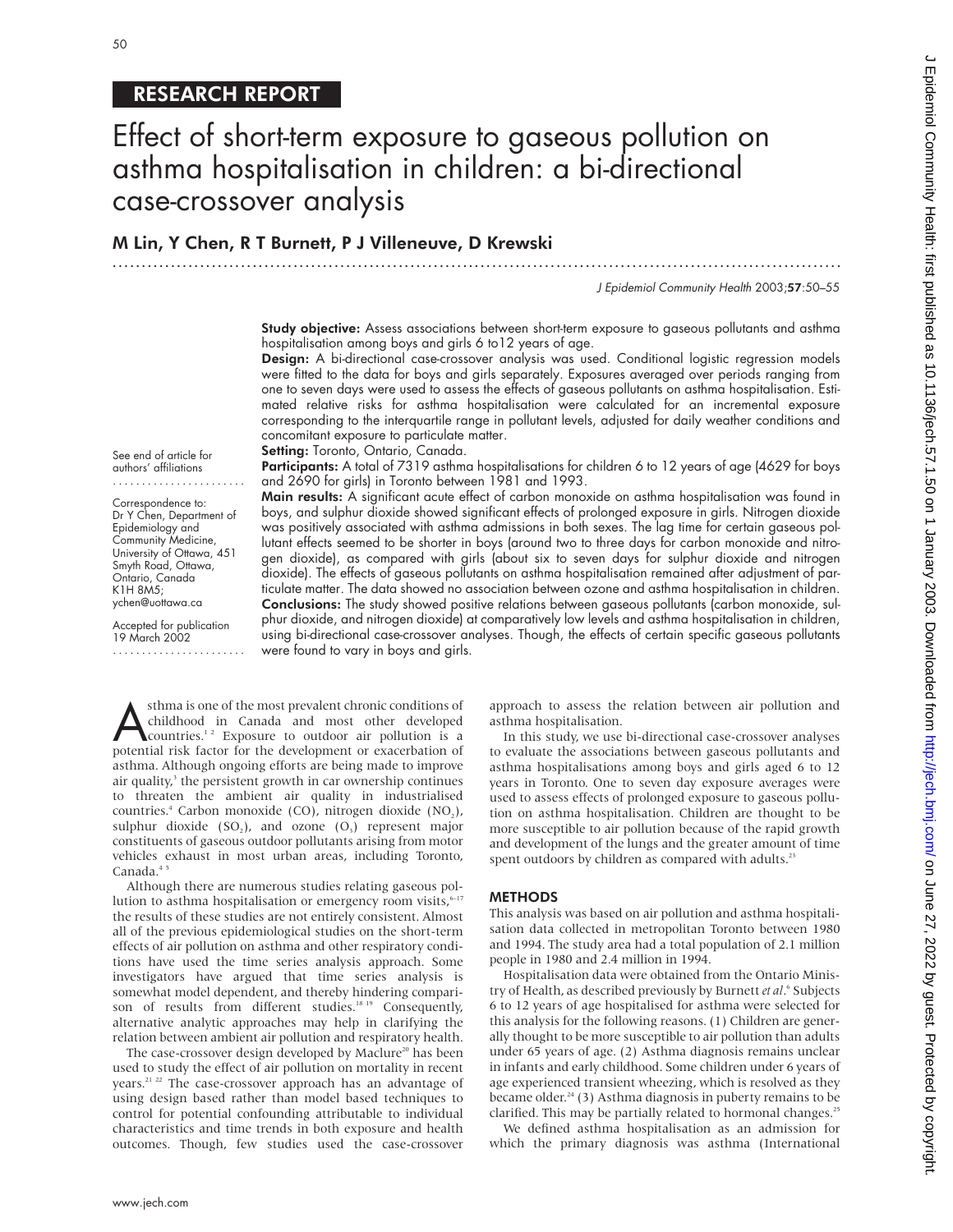| <b>Gaseous pollution</b> |       |                              | Centiles |                  |       |                  |         |  |  |  |  |
|--------------------------|-------|------------------------------|----------|------------------|-------|------------------|---------|--|--|--|--|
|                          | Mean  | <b>Standard</b><br>deviation | Minimum  | 25 <sub>th</sub> | 50th  | 75 <sub>th</sub> | Maximum |  |  |  |  |
| $CO (ppm)$ <sup>†</sup>  | 1.18  | 0.50                         |          | 0.90             | 1.10  | 1.40             | 6.10    |  |  |  |  |
| $SO2$ (ppb) †            | 5.36  | 5.90                         |          | 1.00             | 4.00  | 8.00             | 57.00   |  |  |  |  |
| $NO2$ (ppb) $\dagger$    | 25.24 | 9.04                         | 3.00     | 19.00            | 24.00 | 30.00            | 82.00   |  |  |  |  |
| $O_3$ (ppb) $\ddagger$   | 30.39 | 17.87                        |          | 18.00            | 26.00 | 38.00            | 141.00  |  |  |  |  |

-carbon monoxide; SO<sub>2</sub>=sulphur dioxide; NO<sub>2</sub>=nitrogen dioxide; O<sub>3</sub>=ozone. †Daily average level. ‡Daily maximum one hour level

Classification of Diseases, 9th reversion, code: 493). The data for each admission included age, sex, and the dates of admission and discharge. There were a total of 7319 asthma hospitalisations for children 6–12 years of age (4629 for boys and 2690 for girls) with a daily average of 1.54 admissions (0.97 for boys and 0.57 for girls) in Toronto between 1981 and 1993.

The environmental data included daily information on particulate matter, gas phase pollutants, and weather conditions from 1980 to 1994. These data were obtained from the Ontario Ministry of Environment and Energy (OMEE) and have been described in greater detail elsewhere.<sup>26</sup> In brief, daily measurements of CO,  $NO<sub>2</sub>$ ,  $SO<sub>2</sub>$ , and  $O<sub>3</sub>$  were obtained from four monitoring stations within the study area. Values of fine particulate matter (PM<sub>25</sub>), coarse particulate matter (PM<sub>10–25</sub>), and thoracic particulate matter  $(PM_{10})$  were obtained from a dichotomous sampler running every sixth day during the period from 1984 to 1990. Daily particulate values were predicted based on co-located high volume samplers in downtown Toronto providing daily concentrations of sulphates, total suspended particulates, and coefficient of haze.<sup>21</sup> Information on daily maximum, and minimum temperatures and average relative humidity were obtained from the Pearson International Airport in Toronto.<sup>26</sup>

A bi-directional case-crossover analysis was used to examine the associations between gaseous pollutants and asthma hospitalisation in boys and girls separately. The level of air pollution at the time of asthma hospitalisation for each case (the case period) was compared with levels obtained in a specified period before and after the health event (the control periods). This scheme is helpful in reducing bias caused by time trends both in air pollution exposures and health outcomes as compared with unidirectional approach.<sup>19 27</sup> Cases in this analysis included only those children 6–12 years of age who were admitted to a hospital in the study area during the period from 1 January 1981 to 31 December 1993, with asthma as the principal reason for the hospital stay. Both planned admissions and transfers from another institution were excluded from this analysis. As the case-crossover analysis requires asthma hospitalisation data to be matched to environmental data before and after to admission for asthma, only hospitalisation data from 1981 to 1993 were used in this analysis.

The acute effects of environmental exposure may be immediate, or may occur several days subsequent to exposure. Two lag structures have been commonly used in previous studies.<sup>8 28</sup> One approach is to examine the effect of exposures on the day before the event. However, as such an approach may lead to unstable estimates because of the existence of short-term autocorrelation (within five to seven days) in environmental variables, $28 \times 29$  this was not pursued here. Instead, we considered cumulative lag structures, which examined the acute effect of one day to multiple day averages of air pollution ending on the admission date. This approach provided estimates for prolonged exposure effects, which reduce the effect of the short-term autocorrelation. Previous studies have reported that increased asthma hospitalisations are most strongly associated with air pollution on day of admission or within up to four days.<sup>6730</sup> In this study, we calculated one to seven day exposure averages ending on the admission date as case period.

Control periods of two weeks before and after the admission date were used in this analysis. One day to seven day averages ending on the date two weeks before or after the admission date, were calculated for each pollutant, and matched the case periods. In this study, we selected an interval of two weeks between case and control periods to minimise autocorrelation between case and control exposures, as well as to control for seasonal effects. Short-term autocorrelation (within the past five to seven days) in air pollution exposures could be a concern when the interval is too short<sup>31</sup>; seasonal trends could not be controlled when the interval is too long. Using the simulation study, Bateson and Schwartz<sup>19 32</sup> suggested that a separation time of seven days between case and control periods could better control for time trends in data, and choosing shorter separation time could reduce bias attributable to time varying factors. In our study, however, the interval of one week between case and control periods could be too close when multi-day exposure effect was examined. A simulation study conducted by Levy *et al*<sup>31</sup> showed there is little bias (0.4%) when the interval of two weeks (14 days) was used.

Conditional logistic regression models were fitted to the data for boys and girls separately. We calculated odd radios for each gaseous pollutant in relation to asthma hospitalisation after adjustment for weather conditions, including daily

Table 2 Correlations between daily concentrations of gaseous air pollutants\* and particulate matter† and weather conditions in Toronto

|                 | Air pollutant |         |                 |         | Weather condition |               |                        |                        |                        |                       |  |
|-----------------|---------------|---------|-----------------|---------|-------------------|---------------|------------------------|------------------------|------------------------|-----------------------|--|
| Air pollutant   | CO‡           | $SO2$ ‡ | NO <sub>2</sub> | $O_3S$  | $PM_{2.5}$ #      | $PM_{10-2.5}$ | $PM_{10}$ <sup>+</sup> | Maximum<br>temperature | Minimum<br>temperature | Relative<br>humidity‡ |  |
| CO              | .00.          | 0.37    | 0.55            | $-0.16$ | 0.45              | 0.17          | 0.38                   | $-0.10$                | $-0.09$                | 0.27                  |  |
| SO <sub>2</sub> |               | 00.1    | 0.54            | $-0.01$ | 0.46              | 0.28          | 0.44                   | $-0.07$                | $-0.14$                | 0.04                  |  |
| NO <sub>2</sub> |               |         | 1.00            | 0.03    | 0.50              | 0.38          | 0.52                   | $-0.01$                | $-0.05$                | 0.09                  |  |
| $O_3$           |               |         |                 | .00     | 0.21              | 0.56          | 0.44                   | 0.67                   | 0.57                   | $-0.42$               |  |

\*CO=carbon monoxide; SO2=sulphur dioxide; NO2=nitrogen dioxide; O3=ozone. †PM2.5=particulate matter less than 2.5 microns in aerodynamic diameter; PM<sub>102.5</sub>=coarse particulate matter between 2.5 and 10 microns in aerodynamic diameter; PM<sub>10</sub>=particulate matter less than 10 microns in aerodynamic diameter. ‡Daily average level. §Daily maximum one hour level.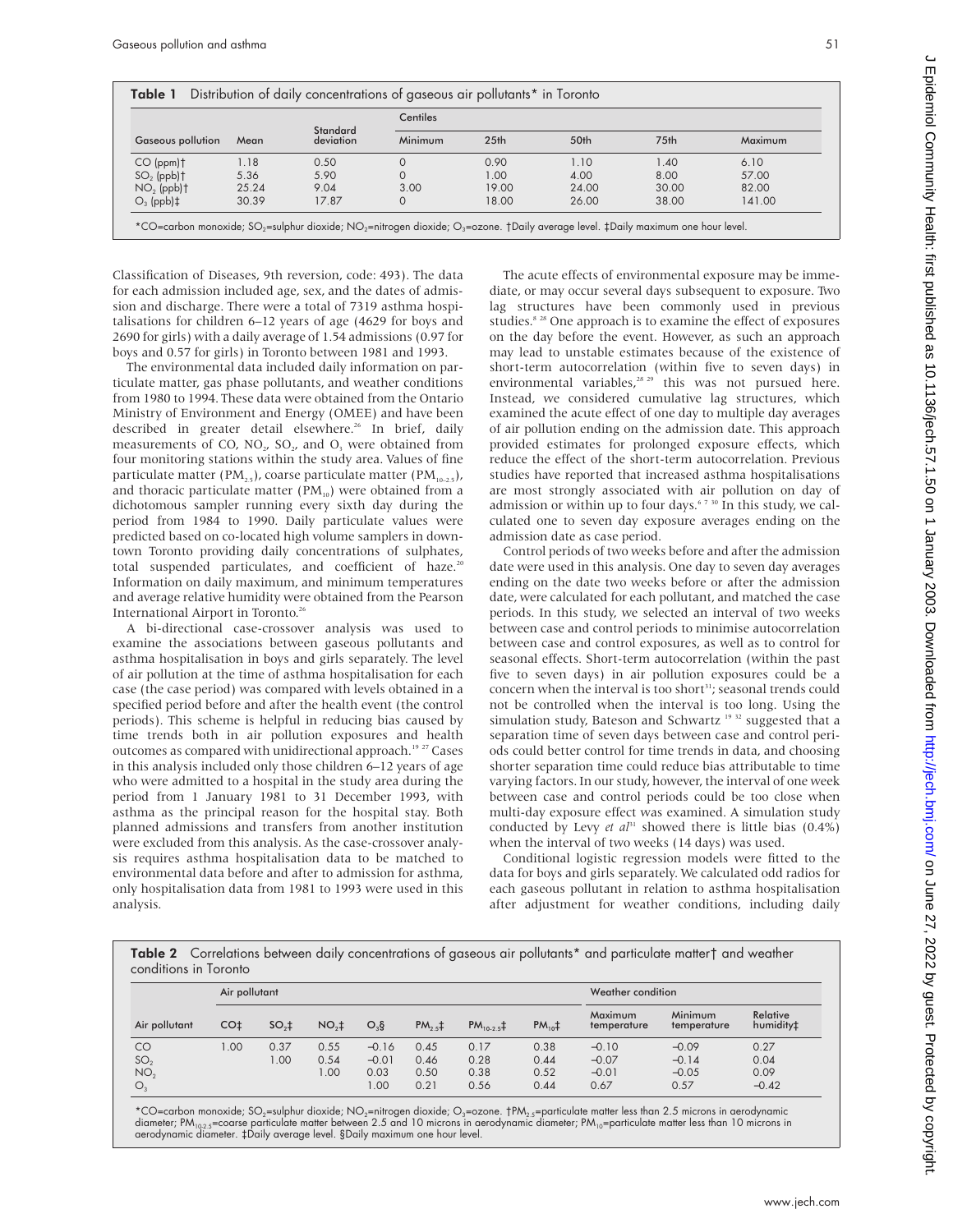|                                        |           | Exposure averaging period |           |                  |           |                         |           |                  |           |                         |           |                  |           |                  |  |
|----------------------------------------|-----------|---------------------------|-----------|------------------|-----------|-------------------------|-----------|------------------|-----------|-------------------------|-----------|------------------|-----------|------------------|--|
|                                        | $1$ day   |                           |           | 2 days           |           | 3 days                  |           | 4 days           |           | 5 days                  |           | 6 days           |           |                  |  |
| Analysis                               | <b>OR</b> | 95% CI                    | <b>OR</b> | 95% CI           | <b>OR</b> | 95% CI                  | <b>OR</b> | 95% CI           | <b>OR</b> | 95% CI                  | <b>OR</b> | 95% CI           | <b>OR</b> | 95% CI           |  |
| Daily average CO (0.5 ppm)             |           |                           |           |                  |           |                         |           |                  |           |                         |           |                  |           |                  |  |
| A§                                     | 1.05      | $1.00 \text{ to } 1.11$   | $*1.07$   | $1.01$ to $1.14$ | $*1.08$   | $1.01$ to $1.16$        | $*1.08$   | 1.00 to 1.17     | 1.07      | $0.99$ to $1.16$        | 1.07      | 0.98 to 1.17     | 1.07      | 0.98 to 1.17     |  |
| BŞ                                     | 1.05      | $0.99$ to $1.11$          | $*1.08$   | 1.01 to 1.16     | $*1.09$   | 1.01 to 1.18            | $*1.10$   | 1.02 to 1.20     | 1.09      | 1.00 to 1.18            | 1.09      | $0.99$ to $1.19$ | 1.09      | 0.99 to 1.20     |  |
| Daily average SO <sub>2</sub> (7 ppb)  |           |                           |           |                  |           |                         |           |                  |           |                         |           |                  |           |                  |  |
|                                        | 1.00      | $0.95$ to $1.05$          | 0.99      | $0.93$ to $1.06$ | 0.98      | $0.90 \text{ to } 1.06$ | 0.96      | $0.87$ to $1.05$ | 0.95      | $0.86$ to $1.05$        | 0.93      | $0.83$ to $1.03$ | 0.93      | $0.83$ to $1.04$ |  |
|                                        | 0.98      | $0.93$ to $1.04$          | 0.99      | 0.91 to 1.06     | 0.96      | 0.88 to 1.05            | 0.95      | 0.85 to 1.05     | 0.94      | 0.84 to 1.06            | 0.91      | 0.80 to 1.04     | 0.91      | 0.80 to 1.04     |  |
| Daily average NO <sub>2</sub> (11 ppb) |           |                           |           |                  |           |                         |           |                  |           |                         |           |                  |           |                  |  |
|                                        | 1.04      | $0.99$ to $1.10$          | 1.07      | 1.00 to 1.14     | $*1.09$   | $1.01$ to $1.17$        | $*1.10$   | 1.01 to 1.20     | $*1.10$   | $1.00 \text{ to } 1.20$ | $*1.12$   | 1.01 to 1.23     | $*1.11$   | 1.00 to 1.24     |  |
|                                        | 1.03      | $0.97$ to $1.10$          | $*1.09$   | 1.01 to 1.18     | $*1.10$   | $1.01$ to $1.21$        | $*1.15$   | 1.04 to 1.27     | $*1.13$   | 1.01 to 1.26            | $*1.16$   | 1.03 to 1.31     | $*1.15$   | 1.01 to 1.30     |  |
| Daily maximum $O_3$ (20 ppb)           |           |                           |           |                  |           |                         |           |                  |           |                         |           |                  |           |                  |  |
|                                        | 0.96      | 0.88 to 1.04              | 0.94      | $0.85$ to $1.04$ | 0.93      | $0.82$ to $1.04$        | 0.89      | $0.79$ to $1.02$ | 0.91      | $0.79$ to $1.05$        | 0.90      | $0.77$ to $1.05$ | 0.88      | 0.75 to 1.04     |  |
|                                        | 0.95      | 0.87 to 1.03              | 0.93      | $0.84$ to $1.03$ | 0.91      | 0.81 to 1.02            | 0.88      | 0.77 to 1.00     | 0.89      | 0.77 to 1.03            | 0.87      | 0.74 to 1.02     | 0.85      | $0.71$ to $1.00$ |  |

\*p Value ≤0.05. †The odds ratios were calculated for an interquartile range increment of each gaseous pollutant, which was calculated based on daily levels. ‡CO=carbon monoxide; SO<sub>2</sub>=sulphur dioxide; NO<sub>2</sub>=nitrogen dioxi

| Analysis |                                       | Exposure averaging period |           |                         |           |                  |           |                  |           |                  |           |                         |           |                  |  |
|----------|---------------------------------------|---------------------------|-----------|-------------------------|-----------|------------------|-----------|------------------|-----------|------------------|-----------|-------------------------|-----------|------------------|--|
|          | 1 day                                 |                           |           | 2 days                  |           | 3 days           |           | 4 days           |           | 5 days           |           | 6 days                  |           |                  |  |
|          | <b>OR</b>                             | 95% CI                    | <b>OR</b> | 95% CI                  | <b>OR</b> | 95% CI           | <b>OR</b> | 95% CI           | <b>OR</b> | 95% CI           | <b>OR</b> | 95% CI                  | <b>OR</b> | 95% CI           |  |
|          | Daily average CO (0.5 ppm)            |                           |           |                         |           |                  |           |                  |           |                  |           |                         |           |                  |  |
| Α§       | 1.00                                  | 0.93 to 1.06              | 1.01      | $0.94 \text{ to } 1.10$ | 1.00      | $0.91$ to $1.09$ | 0.98      | $0.89$ to $1.09$ | 1.01      | $0.91$ to $1.13$ | 1.03      | $0.92 \text{ to } 1.16$ | 1.04      | $0.93$ to $1.17$ |  |
| BŞ       | 1.00                                  | 0.93 to 1.07              | 1.01      | $0.92$ to $1.10$        | 0.99      | 0.90 to 1.09     | 0.97      | $0.87$ to $1.08$ | 0.99      | 0.89 to 1.11     | 1.02      | 0.90 to 1.15            | 1.05      | 0.93 to 1.20     |  |
|          | Daily average SO <sub>2</sub> (7 ppb) |                           |           |                         |           |                  |           |                  |           |                  |           |                         |           |                  |  |
|          | 1.04                                  | $0.97$ to $1.11$          | 1.04      | $0.95 \text{ to } 1.13$ | 1.05      | $0.95$ to 1.16   | 1.09      | 0.98 to 1.22     | 1.13      | 1.00 to 1.28     | $*1.17$   | 1.02 to 1.34            | $*1.20$   | 1.04 to 1.39     |  |
|          | 1.06                                  | 0.98 to 1.14              | 1.03      | $0.93$ to $1.14$        | 1.04      | 0.92 to 1.17     | 1.08      | 0.95 to 1.23     | 1.12      | 0.97 to 1.29     | $*1.18$   | 1.00 to 1.38            | $*1.28$   | 1.08 to 1.51     |  |
|          | Daily average $NO2$ (11 ppb)          |                           |           |                         |           |                  |           |                  |           |                  |           |                         |           |                  |  |
|          | 0.99                                  | 0.92 to 1.06              | 1.03      | $0.94$ to $1.12$        | 1.07      | $0.96$ to $1.18$ | 1.09      | 0.97 to 1.21     | $*1.14$   | 1.02 to 1.28     | $*1.16$   | 1.02 to 1.31            | $*1.16$   | 1.02 to 1.32     |  |
|          | 0.99                                  | 0.92 to 1.08              | 1.02      | 0.92 to 1.12            | 1.05      | 0.93 to 1.18     | 1.07      | 0.93 to 1.22     | 1.12      | 0.98 to 1.29     | 1.16      | 1.00 to 1.35            | $*1.21$   | 1.03 to 1.42     |  |
|          | Daily maximum $1-hrO3$ (20 ppb)       |                           |           |                         |           |                  |           |                  |           |                  |           |                         |           |                  |  |
|          | 0.86                                  | 0.78 to 1.04              | 0.90      | 0.78 to 1.02            | 0.92      | 0.79 to 1.07     | 0.95      | 0.80 to 1.13     | 1.02      | 0.84 to 1.23     | 1.00      | 0.82 to 1.23            | 0.93      | 0.75 to 1.16     |  |
|          | $*0.86$                               | 0.78 to 0.96              | 0.88      | 0.77 to 1.01            | 0.89      | 0.76 to 1.04     | 0.92      | $0.77$ to $1.10$ | 0.97      | $0.80$ to $1.18$ | 0.95      | 0.78 to 1.17            | 0.89      | $0.72$ to $1.12$ |  |

\*p Value ≤0.05. †The odds ratios were calculated for an interquartile range increment of each gaseous pollutant, which was calculated based on daily levels. ‡CO=carbon monoxide; SO<sub>2</sub>=sulphur dioxide; NO<sub>2</sub>=nitrogen dioxi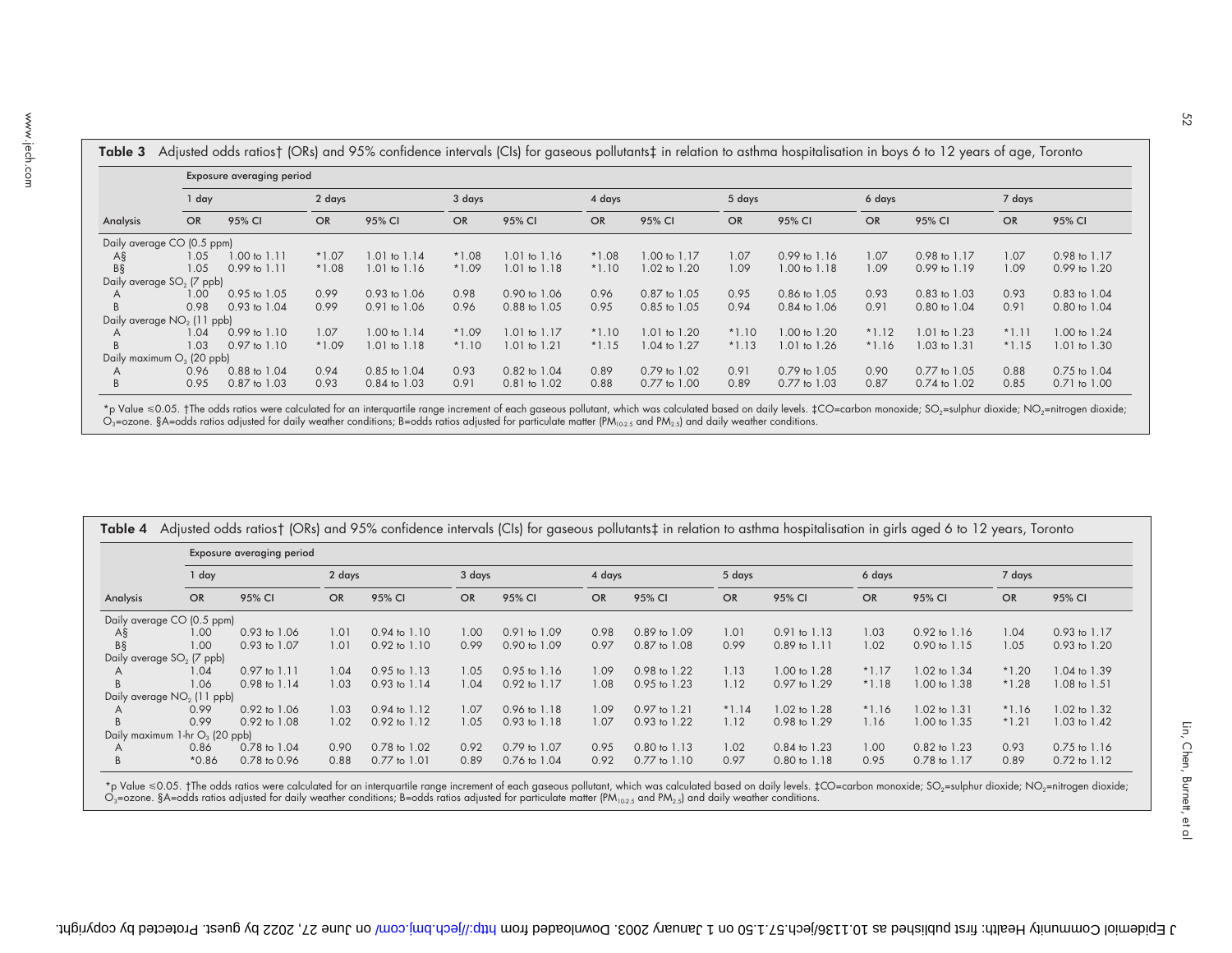

Figure 1 Adjusted odds ratios\* and 95% confidence intervals of each gaseous pollutant in relation to asthma hospitalisation in children 6 to 12 years of age, Toronto (squares: boys; crosses, girls). \*Odds ratios were adjusted for daily weather conditions. The odds ratios were calculated for an interquartile range increment of each gaseous pollutant (CO: 0.5 ppm;  $SO_2$ : 7 ppb;  $NO_2$ : 11 ppb;  $O_3$ : 20 ppb).

maximum and minimum temperature, and average relative humidity. Based on results from previous studies<sup>29 30</sup> we added squared terms of each of the weather conditions as additional covariates. Particulate matter was also taken into consideration when examining the relation between gaseous pollution and asthma hospitalisation. As thoracic particulate matter  $(PM_{10})$  is a function of fine  $(PM_{2.5})$  and coarse  $(PM_{10-2.5})$ particulate matter, only fine and coarse particulate matter were considered in the models. Odds ratios were calculated based on an increment in exposure corresponding to the interquartile range of each gaseous pollutant.

#### RESULTS

Table 1 provides summary statistics for the gaseous air pollutants considered for the period 1980 and 1994. Air pollution levels were comparatively low during the study period. The daily concentrations of CO,  $SO_2$ , and NO<sub>2</sub> remained below the Canadian National Ambient Air Quality Objectives (NAAQOs).33 In particular, the daily one hour maximum level of ozone exceeded the objective of 82 ppb on only 1.7% of the total of 5479 days.

Correlations between gaseous and particulate air pollutants and weather conditions are shown in table 2. Gaseous pollutants were all positively correlated with each other, with the exception of ozone, which was weakly correlated with the other gaseous pollutants, and negatively correlated with CO (*r*=−0.16). The gaseous pollutants were all positively correlated with ambient particulate matter.

Tables 3 and 4 show adjusted odds ratios and their 95% confidence intervals for exposure to each gaseous pollutant in relation to asthma hospitalisation for boys and girls separately. Estimates were calculated for one to seven day average levels of each gaseous pollutant. NO<sub>2</sub> was positively associated with asthma hospitalisation both in boys and girls. However, the lag time for the NO<sub>2</sub> effect seemed to be different in boys and girls. In boys, NO<sub>2</sub> showed no significant effect until three days of accumulated exposure, and seemed to increase slightly with increasing number of days of exposure averaging until six days of accumulation. In girls, only seven day exposure averages of NO<sub>2</sub> consistently showed a significant effect on

asthma hospitalisation, after adjustment for exposure to particulate matter. There was a significantly positive association between CO and asthma hospitalisation in boys, and the lag time for the CO effect seemed to be short. The effect of CO remained significant until four days of averaging. For SO<sub>2</sub>, only six and seven day averaging exposures showed a significant effect in girls; these effects were not apparent in boys.  $O<sub>3</sub>$  was not found to be associated with asthma hospitalisation in either boys or girls before and after controlling for particulate matter. Figure 1 displays odds ratios and 95% confidence intervals for two, four, and six day averaging exposures to each gaseous pollutant in boys and girls.

### **DISCUSSION**

Time series analyses are frequently used to examine associations between environmental exposure and daily counts of morbidity and mortality.<sup>6 7 26 30</sup> However, some investigators have argued that time series analysis is somewhat model dependent, and can be sensitive to the length of window used in the locally weighted smoothing function  $(LOESS)$ ,<sup>34</sup> lack of standard approach may hinder comparisons of results from different studies.<sup>18</sup> <sup>19</sup>

The case-crossover analysis offers an alternative approach to assess the acute health effects of ambient air pollution. The case-crossover design has the advantage of controlling for confounding factors by design rather than by complex time series modelling. Because this design is an adaptation of the matched case-control study, it can eliminate the effects of potential confounding caused by individual characteristics, such as age, sex, and race. Bi-directional control sampling can control for time trends through the selection of control periods in both directions from the case period. Although the interval between case and control periods in the case-crossover design might be selected, an interval of two weeks seemed to control for seasonal trends and minimise autocorrelation in exposure occurring within the past five to seven days. Using the bi-directional case-crossover design, this study found CO, SO<sub>2</sub>, and NO<sub>2</sub> to be positively associated with asthma hospitalisation, although the relations varied in boys and in girls. Some investigators have raised concerns about the possible surrogate role of gaseous pollutants attributable to joint exposure to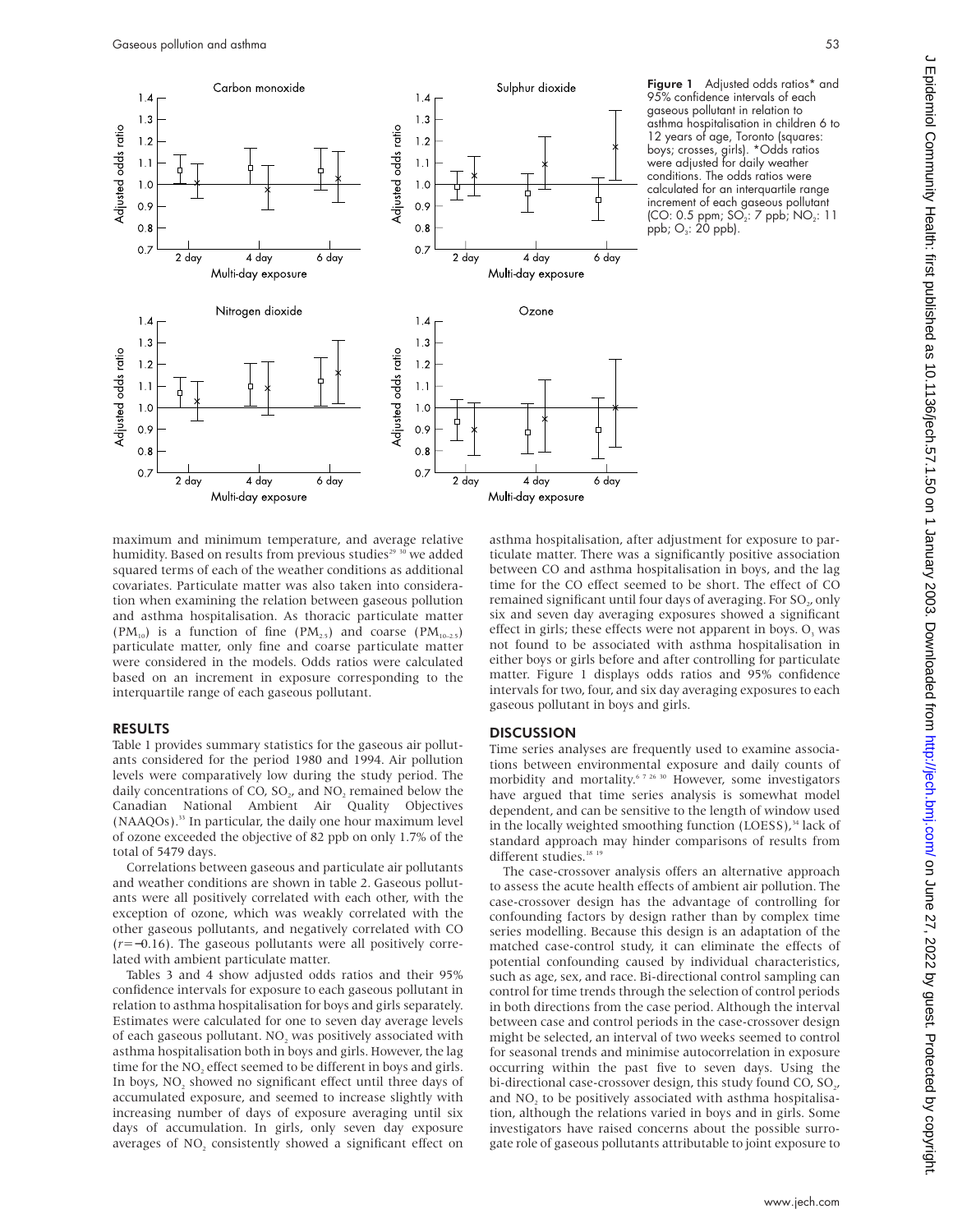## Key points

- We used bi-directional case-crossover analyses to assess associations between short-term exposure to gaseous pollutants and asthma hospitalisation in children.
- We found positive relations between gaseous pollutants at comparatively low concentrations and asthma hospitalisation, with an exception of ozone.
- We observed positive effects of CO for boys,  $SO<sub>2</sub>$  for girls, and  $NO<sub>2</sub>$  for both sexes.

gases and particulate matter.<sup>9 35</sup> In our study, the effects of gaseous pollutants persisted after adjustment for concomitant exposure to particulate matter.

We found a significant association between CO and asthma hospitalisation in boys using two to four day averaging exposure measures. CO was also found to be associated with asthma hospitalisation in two previous studies conducted in Seattle<sup>36</sup> and Toronto.<sup>6</sup> There has been no plausible mechanism by which CO exacerbates asthma.37 Norris *et al*<sup>7</sup> postulated that a CO effect could be explained by acting as a surrogate for the effect of particulate matter. However, the CO effect remained significant in boys even after adjustment for particulate matter in this study. Further studies are needed to clarify the mechanism by which CO may exacerbate asthma in different populations.

Six and seven day averaging exposures to SO<sub>2</sub> showed a significant effect on asthma hospitalisation in girls, but not in boys in this study. Some human controlled studies have found that asthmatic children are more sensitive to SO<sub>2</sub> than healthy subjects, with SO<sub>2</sub> concentrations below 250 ppb resulting in temporary breathing impairment and reduced lung function.4 Most previous epidemiological studies have not demonstrated a significant effect of SO, on asthma hospitalisation or emergency room visits.<sup>6–8 11 12 17 30</sup> However, SO<sub>2</sub> exposures of 80 ppb or less were found to be related to asthma hospitalisation in some studies.<sup>13 38 39</sup>

There are several possible explanations for these inconsistent results. Firstly, as  $SO<sub>2</sub>$  can only reach the gas exchange region of the lungs after sorption onto fine particles, $3$  SO<sub>2</sub> effects may not be observed at high concentrations. Secondly, most previous studies did not examine the prolonged exposure effects of  $SO_2$ . And thirdly, the effects of  $SO_2$  seem to be age and gender related, which have not been well studied in previous studies.

In our study, we found a significant association between  $NO<sub>2</sub>$  and asthma hospitalisation in both boys and girls even after adjustment for the effect of ambient particulate matter. There are several potential mechanisms supporting the association between  $NO<sub>2</sub>$  and asthma.  $NO<sub>2</sub>$  has a greater airway deposition than  $O<sub>3</sub>$  because of its comparatively higher water solubility.40 A bronchoconstrictive response in people with asthma is much more susceptible to exposure to  $NO<sub>2</sub>$ , than SO<sub>2</sub>.<sup>3</sup> However, there is no convincing epidemiological evidence for an association between ambient NO<sub>2</sub> and hospital admissions for asthma. Significant associations were observed in several studies.10 12 13 17 38 However, some other studies failed to link  $\mathrm{NO}_2$  exposure to asthma hospitalisation.  $^{7\,8\,11\,15\,16\,41}$ Increased susceptibility to NO<sub>2</sub> in children, different concentrations of NO<sub>1</sub>, and the potential cumulative nature of the effects may explain in part the discrepancies between studies.

We did not detect any association between ozone and asthma hospitalisation. Although ozone may produce toxic effects in the small airways, including irritative cough and decreased inspiratory capacity,<sup>37</sup> there has been considerable variation in the ozone effect on asthma hospitalisation or emergency room visits, especially at low levels of exposure. Positive associations have been found in Toronto,<sup>6</sup> Chicago (P V Targonski *et al*, Air and Waste Management Association 88th

## Policy implications

- These data suggest that ambient concentrations of CO,  $SO<sub>2</sub>$ , and  $NO<sub>2</sub>$  in urban areas are linked to increased asthma hospitalisation in children 6 to 12 year of age.
- Although the risk of asthma hospitalisation attributable to these pollutants is comparatively small, the population health impact can be appreciable because of the large number of children exposed.
- These results contribute to a growing body of scientific evidence demonstrating associations between ambient air pollution and respiratory health.
- Collectively, these results will inform the development of ambient air quality objectives designed to reduce the population health impact of air pollution.

annual meeting and exhibition, San Antonio, Texas, June 1995), and New Jersey,<sup>42</sup> but no analyses of children were conducted in these studies. In Saint John, Canada, a significant relation between ozone and asthma emergency room visits was found in adults (>15 years of age), but not in children  $(\leq 15$  years of age).<sup>8</sup> Similar results were also found in London.<sup>15</sup> White *et al*<sup>43</sup> observed an effect of ozone on paediatric asthma visits in Atlanta, Georgia when ozone concentrations exceeded 110 ppb, but no effect was found at values less than 110 ppb. Other studies found no relations between ozone and asthma hospitalisation, including those conducted in Seattle,<sup>7</sup> Amsterdam,<sup>11</sup> Barcelona,<sup>12</sup> Vancouver,<sup>44</sup> and Seattle,<sup>7</sup> Amsterdam,<sup>11</sup> Barcelona,<sup>12</sup> Vancouver,<sup>44</sup> and Montreal,<sup>45</sup> where the ozone concentrations were below 110 ppb most of the time. In our study, 99.8% of the total of 5479 days had the ozone concentrations below 110 ppb. We do not know the reasons for the lack of significant effect of ozone on asthma hospitalisation in children 6 to 12 years of age in our study. Delfino *et al*<sup>46</sup> reported that the ozone effect on respiratory hospitalisation disappeared after adjustment for temperature. Moderate correlations between weather conditions and ozone were found in our study. However, we found no significant ozone effect either with or without controlling for weather conditions. Some studies have suggested that the association between ozone and asthma hospitalisation or emergency room visits differs among age groups.<sup>8 15 4</sup>

In this study, the gender differences with respect of responses to different gaseous pollutants are of particular interest. Asthma hospitalisation seemed to be more strongly related to CO in boys than in girls, while the SO<sub>2</sub> effect was more pronounced in girls. Although there was a significant association between NO<sub>2</sub> and asthma hospitalisation in both genders, different response patterns were observed. The lag time for manifestation of an NO<sub>2</sub> effect was shorter for boys (about two to three days) than for girls (about six to seven days). These data suggest that boys exhibit prompt response to gaseous pollutants, including CO and NO<sub>2</sub> in terms of asthma hospitalisation. Boys have smaller airways relative to their lung volume than girls, and may consequently be more prone to wheezing in response to specific stimuli.<sup>47</sup> Asthma is also more common in boys than in girls.<sup>2 48</sup> In addition to relative airway size, the different responses to gaseous pollutants between boys and girls may also be influenced by differences in smooth muscle and vascular functions, and hormonal status.49 Chen *et al* (unpublished data) have demonstrated age and sex related differences in the risk of hospital admission attributable to asthma, with the risk in boys higher than girls; the difference between the sexes disappeared during puberty, and reversed after puberty. Host factors such as age, sex also affect asthma prevalence and incidence. The susceptibility to various gaseous pollutants is expected to vary differentially with age and gender, although there is no convincing evidence yet that could illustrate the sex difference in response to CO, NO<sub>2</sub>, and SO<sub>2</sub> in this analysis.

In summary, we found positive relations between gaseous pollutants and asthma hospitalisation in children, using